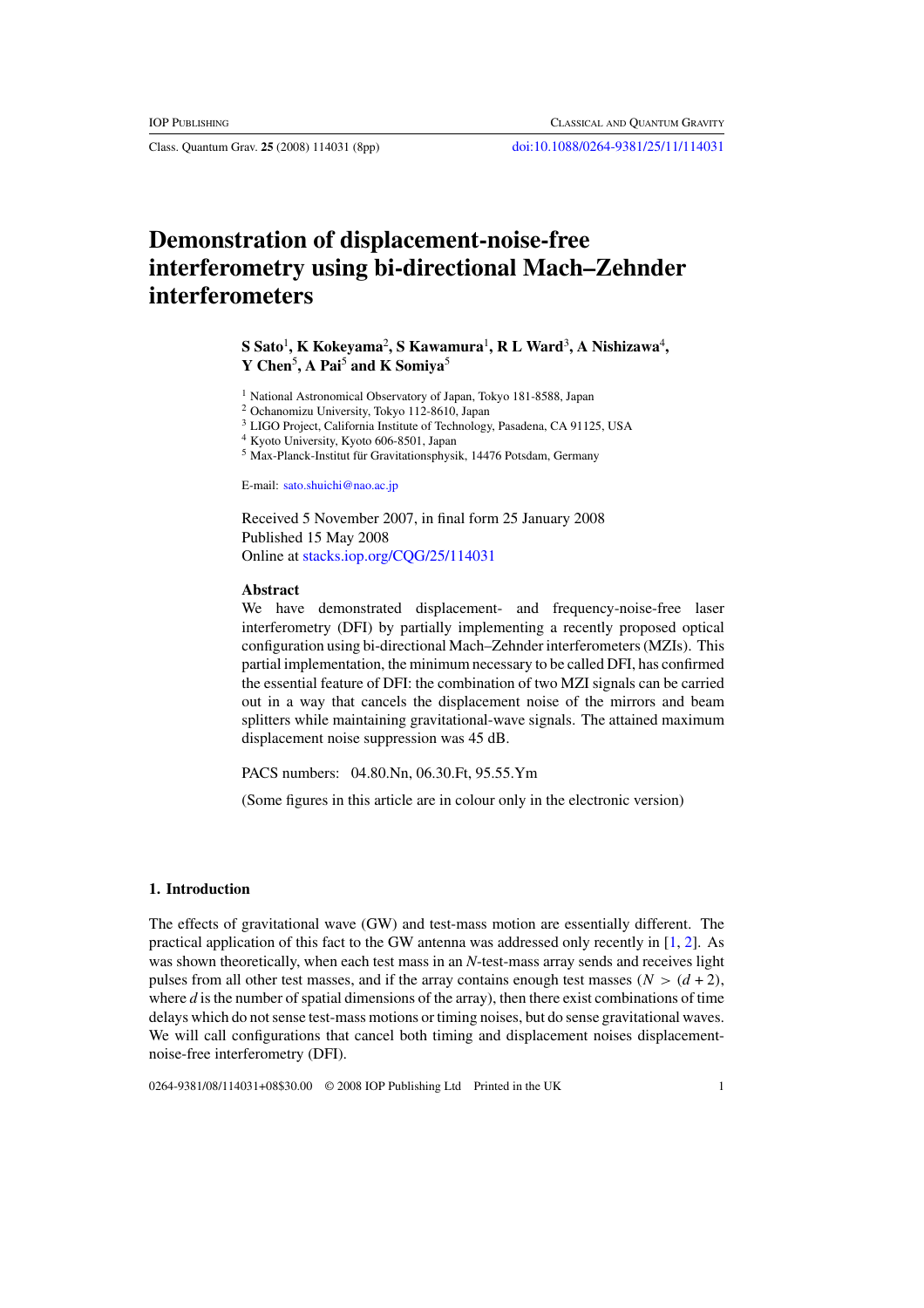<span id="page-1-0"></span>

**Figure 1.** A schematic of three-dimensional DFI. The laser light propagates on the ridge line of the octahedron to form four simple MZIs. There are two beam splitters (BS) and four folding mirrors (FM) at the spatially symmetric apexes of the octahedron.

Recently, practical optical designs of DFI using laser interferometry in two and three dimensions have been proposed [\[3\]](#page-7-0). In these configurations, the conventional, equal-arm Mach–Zehnder interferometer (MZI) was used as a building block to eliminate laser noise. Four such MZIs were combined, in such a way that they form two pairs of counter-propagating MZIs. Within each pair, the two MZIs share the same beam splitters and folding mirrors; subtraction of their outputs balances out displacement noise from motions of the folding mirrors. The two pairs share the same beam splitters, which allows the elimination of beam splitter displacement noise. It should be mentioned that DFI configurations only work for nonzero frequencies, because at nearly zero frequency gravitational waves are indistinguishable from relative mirror motions.

In this paper, we study DFI experimentally using a single pair of counter-propagating MZIs and a single pair of independent MZIs. Two dedicated set-ups were used to demonstrate the elimination effects of both folding mirror and beam splitter displacement noises independently, retaining the response to gravitational waves.

### **2. Partial demonstration of 3D DFI**

As shown in figure 1, the full configured 3D DFI is composed of two pairs of counterpropagating MZIs, for a total of four MZIs. MZIs of equal-arm length operated on the midfringe are insensitive to laser frequency noise, and by superimposing two counterpropagating MZIs on the same optical path, the displacements of the folding mirrors are sensed redundantly (once by each direction of the MZI) and can thus be unambiguously removed from the signal. An additional pair of counter-propagating MZIs can then be added,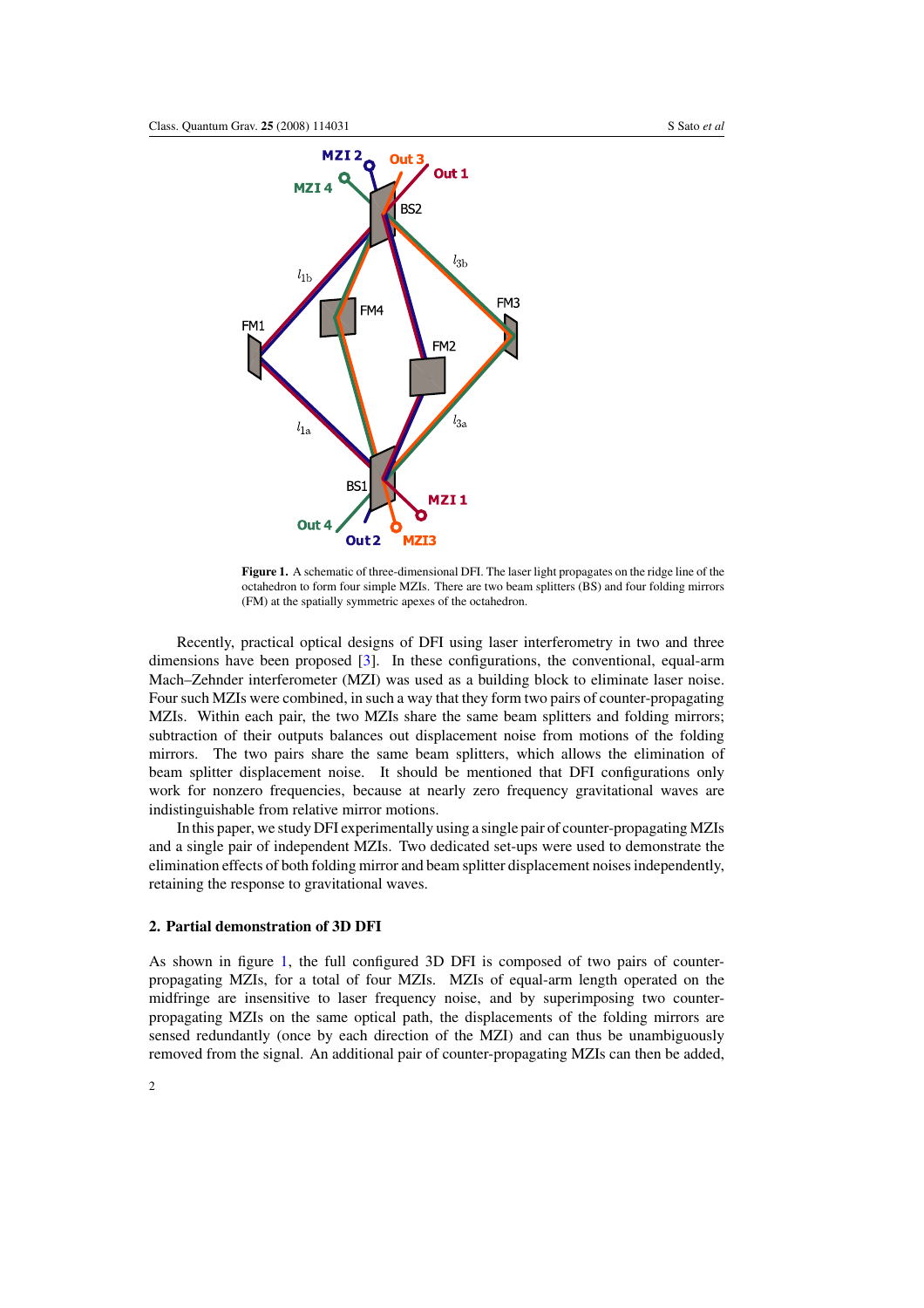which shares beam splitters with the first pair, the second pair allows redundant sensing of beam splitter displacements. As discussed in [\[3](#page-7-0)], the signals from the four MZIs can be combined in such a way as to cancel the displacements of all the optics while retaining sensitivity to gravitational radiation.

In figure [1,](#page-1-0) the single pair of MZIs, composed of BS1, BS2, FM1, FM2, has equallength arms with folding mirrors located at the midpoint of each arm. As the folding mirrors experience some displacement noise, the light field incident on those mirrors is phase modulated. Because the folding mirrors are at the midpoint of the arms, and there is light traveling in both directions in the MZI, these displacement-noise-based phase modulations will arrive at outputs 1 and 2, simultaneously. Direct subtraction of outputs 1 and 2 then allows one to cancel the motion of the folding mirrors. Any signals which phase modulate the light and which do not arise at the midpoint will not arrive simultaneously at the outputs, and thus will not be fully cancelled. The response function of the displacement motion of the folding mirror (FM*i*) to the signal port is

$$
V_1 \propto \mathrm{d}l_{\mathrm{FM1}} \frac{\omega}{c} e^{-i l_{1b} \Omega/c} - \mathrm{d}l_{\mathrm{FM2}} \frac{\omega}{c} e^{-i l_{1b} \Omega/c}
$$
 (1)

$$
V_2 \propto \mathrm{d}l_{\mathrm{FM1}} \frac{\omega}{c} e^{-\mathrm{i}l_{1a}\Omega/c} - \mathrm{d}l_{\mathrm{FM2}} \frac{\omega}{c} e^{-\mathrm{i}l_{1a}\Omega/c},\tag{2}
$$

where *c* is the speed of light,  $\omega$  is the laser frequency and  $\Omega$  is a Fourier frequency of the displacement motion. When the folding mirror is located at the exact center of the MZI arm (suppose  $l_{ia} = l_{ib} = l$ ), all two signals display an identical frequency dependence in their response function which enables cancellation of signals due to displacement noise.

On the other hand, information about the beamsplitters is shared with another pair of MZIs, composed of BS1, BS2, FM3, FM4. Similar to the folding mirrors, phase modulations based on the beamsplitter (BS1) displacement will arrive at outputs 1 and 3, simultaneously. Therefore, direct subtraction of outputs 1 and 3 then allows one to cancel the motion of the beamsplitters. The response function of the displacement motion of the beamsplitter (BS1) to the signal port is

$$
V_1 \propto \mathrm{d}l_{\mathrm{BS1}} \frac{\omega}{c} \,\mathrm{e}^{-\mathrm{i}(l_{1a} + l_{1b})\Omega/c} - \mathrm{d}l_{\mathrm{BS2}} \frac{\omega}{c} \tag{3}
$$

$$
V_3 \propto \mathrm{d}l_{\mathrm{BS1}} \frac{\omega}{c} e^{-i(l_{3a} + l_{3b})\Omega/c} - \mathrm{d}l_{\mathrm{BS2}} \frac{\omega}{c}.\tag{4}
$$

When the octahedron is spatially symmetric having the same beam propagation length (suppose  $l_{ia} = l_{ib} = l$ ), all two signals display an identical frequency dependence in their response function which enables cancellation of signals due to displacement noise.

In contrast, as a substitute for exact simulation of the GW signals, one can generate a phase modulation signal at a location that is not the midpoint of an arm, and thus map the response of the interferometer to nonsymmetrically located signals, by observing the difference in arrival times between the two detection ports. In other words, even though DFI works because of the distributed nature of the phase modulation due to GWs, we can simulate it using pointmodulation (EOMs), which allows us to effectively measure Green's function. The response function to such a signal is as given in equation  $(1)$ . So, as a result, the signal combination of MZI 1 and MZI 2 is given as

$$
H_{\text{simGW}} = \pm \frac{\omega}{c} (e^{-i l_{1a} \Omega/c} - e^{-i l_{1b} \Omega/c}), \tag{5}
$$

which shows complete cancellation of the displacement motion of the folding mirror, while allowing simulated-GW signals to remain.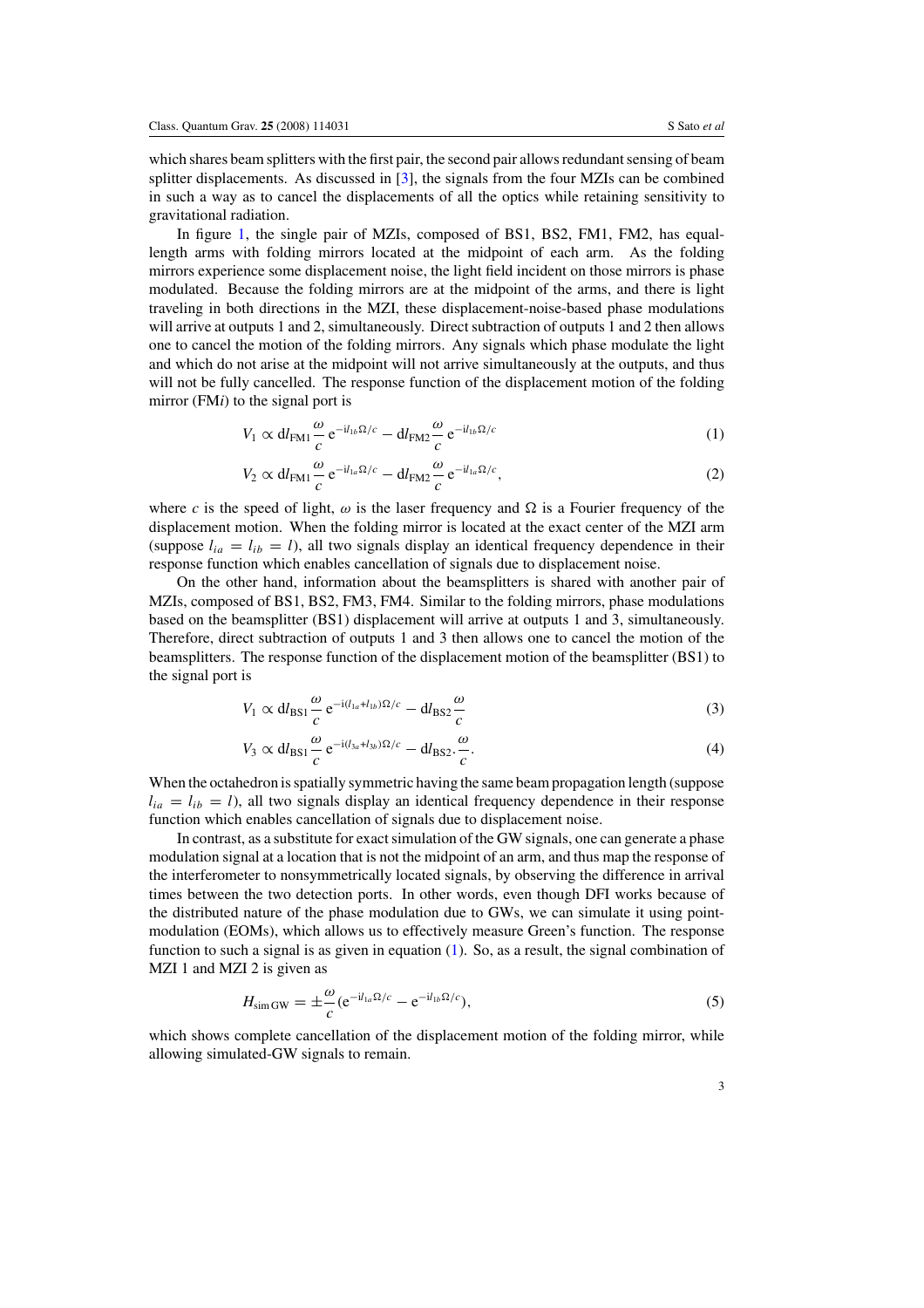

**Figure 2.** Practical setup for the partial demonstration of DFI. This is one pair of bi-directional MZIs, which is a part of 3D DFI, to confirm the cancellation of folding mirrors and the finite response to the GW signals.

#### *2.1. Cancellation of folding mirror*

For this experiment we have constructed a partial-DFI composed of a single pair of counterpropagating MZIs to demonstrate the cancellation properties of the DFI. The practical experimental setup is shown in figure 2. The laser source is a commercial solid-state Nd:YAG laser (Lightwave Model-126) yielding 100 mW at 1064 nm. The output beam is split into two, and each beam introduced to two MZIs after passing through Faraday isolators (FI), which allow the detection of light exiting the counter-propagating MZI. The light paths of both MZIs are carefully adjusted and superposed on each other so that the two MZIs can exactly share the displacement noise and the effect of simulated-GW signals. The arm length of the MZIs affects the frequency where the MZI response to the GW signal is maximized; in this experiment, the arm lengths were chosen to be around 3.6 m, to lower the peak frequency to several tens of MHz. To enable high frequency operation, the phase modulation due to both displacement noise and a GW signal was simulated using electro-optic phase modulators located on one of the MZI arms. The displacement-noise simulator (EOM1) should be located at the exact center of the arm, so the position of EOM1 was carefully tuned, while the GW simulator (EOM2) was placed roughly 11 cm away from the BS1. The location of the EOM2 also determines the frequency of maximum sensitivity of DFI to the simulated-GW signal: a more asymmetrically placed EOM will give a lower peak frequency.

One of the output ports of MZI 1 (output 1a) was monitored with a dc detector (DCPD) and an error signal created by subtracting a static offset; this signal was fed back to a PZTactuated folding mirror (FM2) after appropriate filtering to give a midfringe locking control. The control bandwidth was very low, around 400 Hz, so that the simulated signal by EOMs would not be suppressed by the fringe control feedback loop in the higher, more interesting frequency band. Once the fringe of MZI 1 is controlled, that of MZI 2 is also automatically controlled because the two MZIs share common optical paths. Other output beams (output 1b and 2a) were received with high-speed photodetectors (New Focus 1611-AC) to monitor differential optical path length variations. The polarization optics (HWP: half wave plate and PBS: polarizing beam splitter) just in front of both high-speed detectors act as an optical attenuator, which serves as a gain compensator for imbalanced outputs of the two detectors. The signals from high-speed photodetectors HPD1 and HPD2 were summed with a power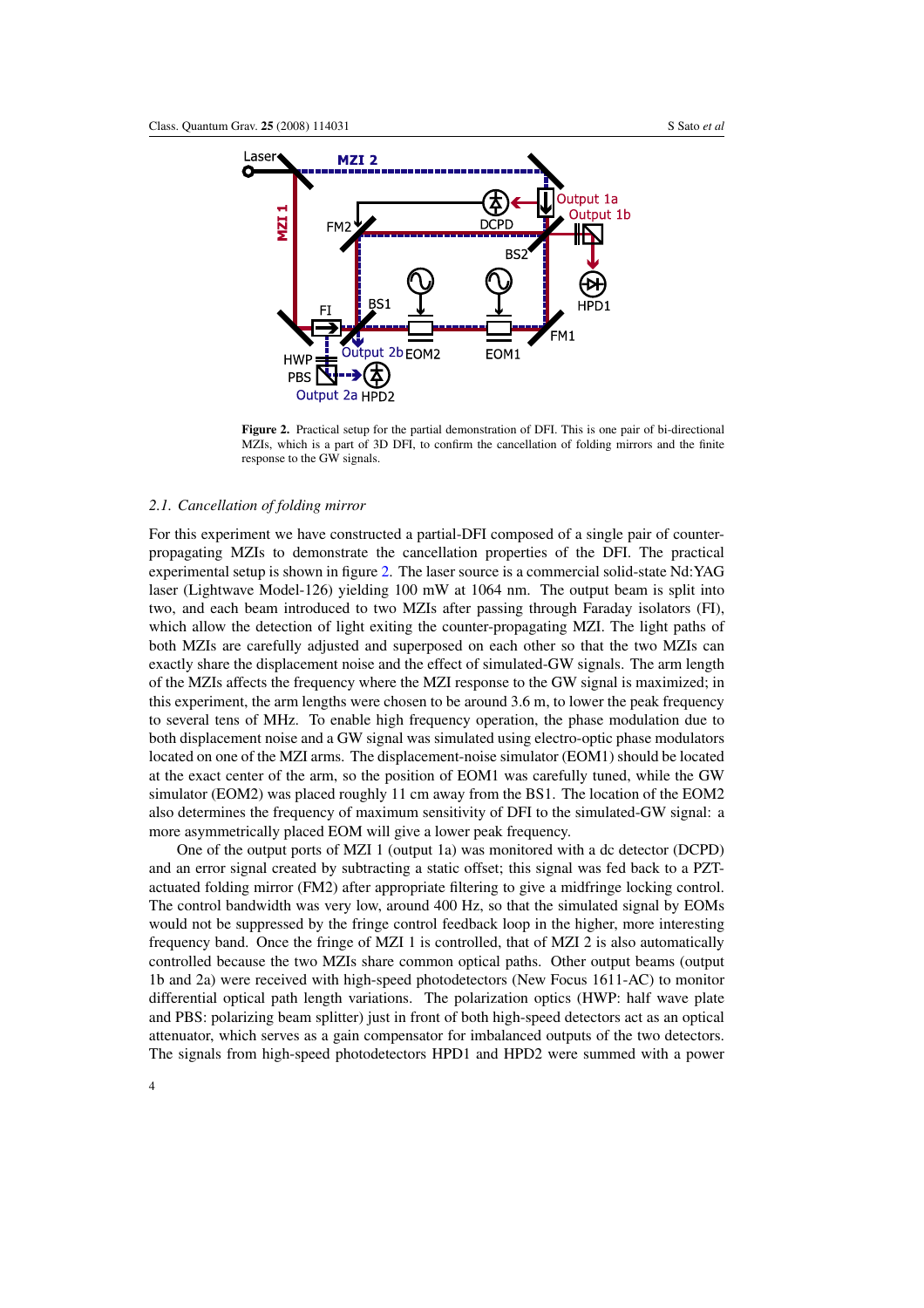

**Figure 3.** The transfer function from the displacement simulator to the interferometer output. The displacement information on HPD1 and HPD2 is significantly cancelled in the DFI signals.

combiner to produce DFI output signal, which was then monitored with a network analyzer (Anritsu MS4630B). The DFI features of bi-directional MZIs were demonstrated with a transfer function measurement from noise*/*signal simulators to DFI output. A swept-sine noise signal was provided by the internal oscillator of the network analyzer and was applied to the EOM(s).

The results for displacement-noise suppression are shown in figure 3. The transfer function of both detectors include the response functions of the simulating EOM, the photodetectors and optical and electronic phase delays from EOM through to the power combiner. Both amplitude and phase for the two signals were tuned to match each other using optical attenuators and path length adjustments so that the displacement-noise signal disappears in the DFI signal. About 30 dB of suppression of displacement noise was attained in a wide frequency region, while the maximum attained suppression was 45 dB at a particular frequency band, achieved when we tuned for maximum suppression in that region. Any imbalance between the two MZI signals determines the suppression ratio; it is believed that the subtly different frequency response of our two photodetectors, which cannot be compensated by simple optical attenuators or path length tuning, was the limiting factor here.

#### *2.2. Sensitivity to the simulated-GW signals*

On the other hand, for the simulated-GW signal, the measured response function is shown in figure [4.](#page-5-0) Single detector outputs show response function in amplitude similar to that for displacement noise; however, phase responses are different, which is what enables GW signal detection with DFI. The first peak frequency is around 40 MHz, corresponding to the scale of the instruments.

#### *2.3. Cancellation of beamsplitter*

For this experiment we have constructed another set of partial-DFI composed of a single pair of MZIs sharing a beamsplitter to demonstrate another cancellation property of the DFI. The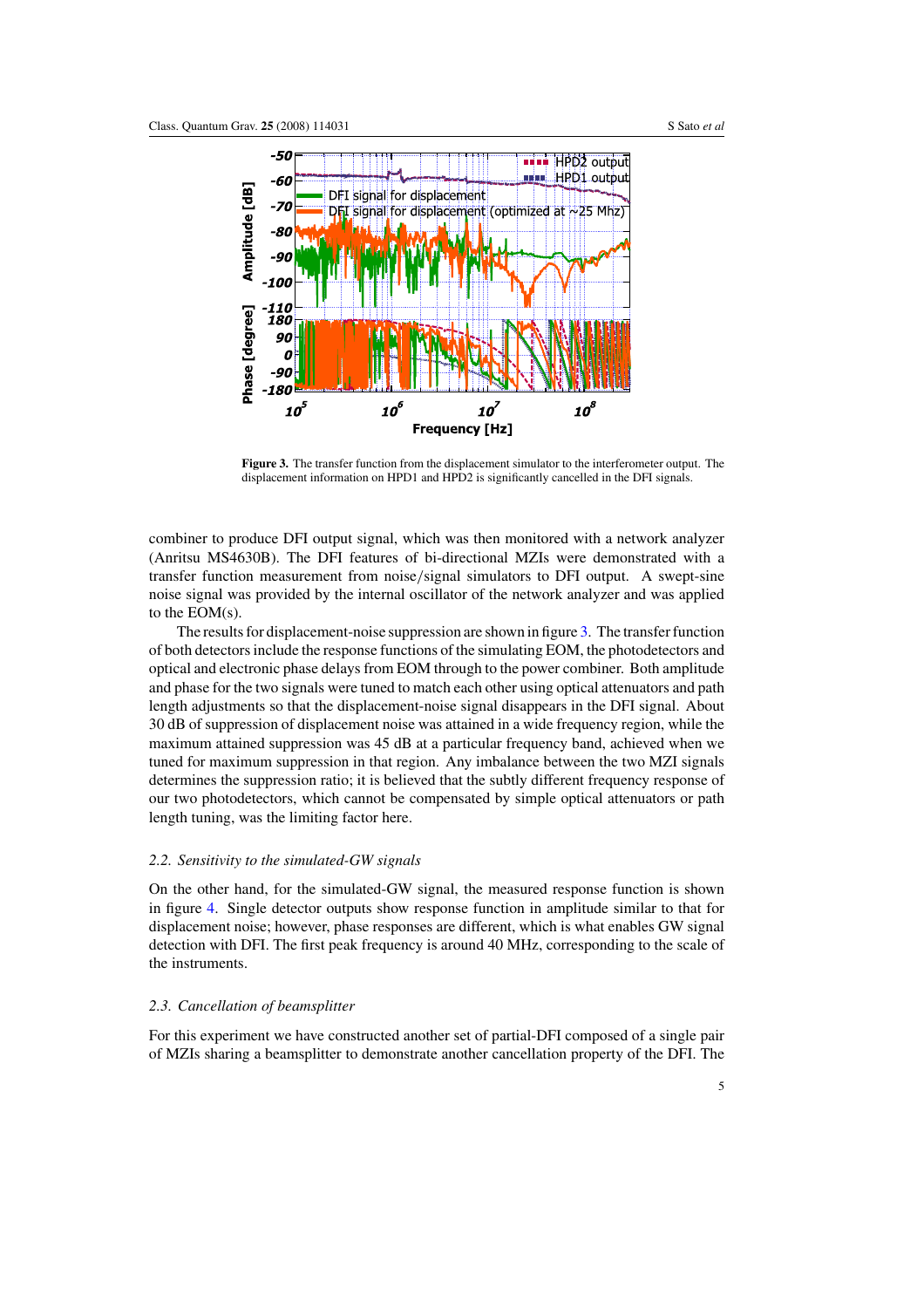<span id="page-5-0"></span>

**Figure 4.** The response function to the *simulated*-GW signal. The identical signal subtraction of DFI to the displacement noise gives finite sensitivities to the GW-*like* phase modulations.



**Figure 5.** Another setup for the partial demonstration of DFI. This is one pair of two independent MZIs sharing beam splitter, which is a part of 3D DFI, to confirm the cancellation of beam splitter displacement.

practical experimental setup is shown in figure 5, which emulates MZI1 and MZI3 in figure [1](#page-1-0) sharing an input beam splitter (BS1). The laser beam is introduced into beamsplitter BS1, then split into two to form independent MZIs. The arm length of the MZIs was chosen to be nearly the same as the previous setup of counter-propagating MZIs. The displacement-noise of the beam splitter was simulated by EOM3, which is located just after BS1. Displacement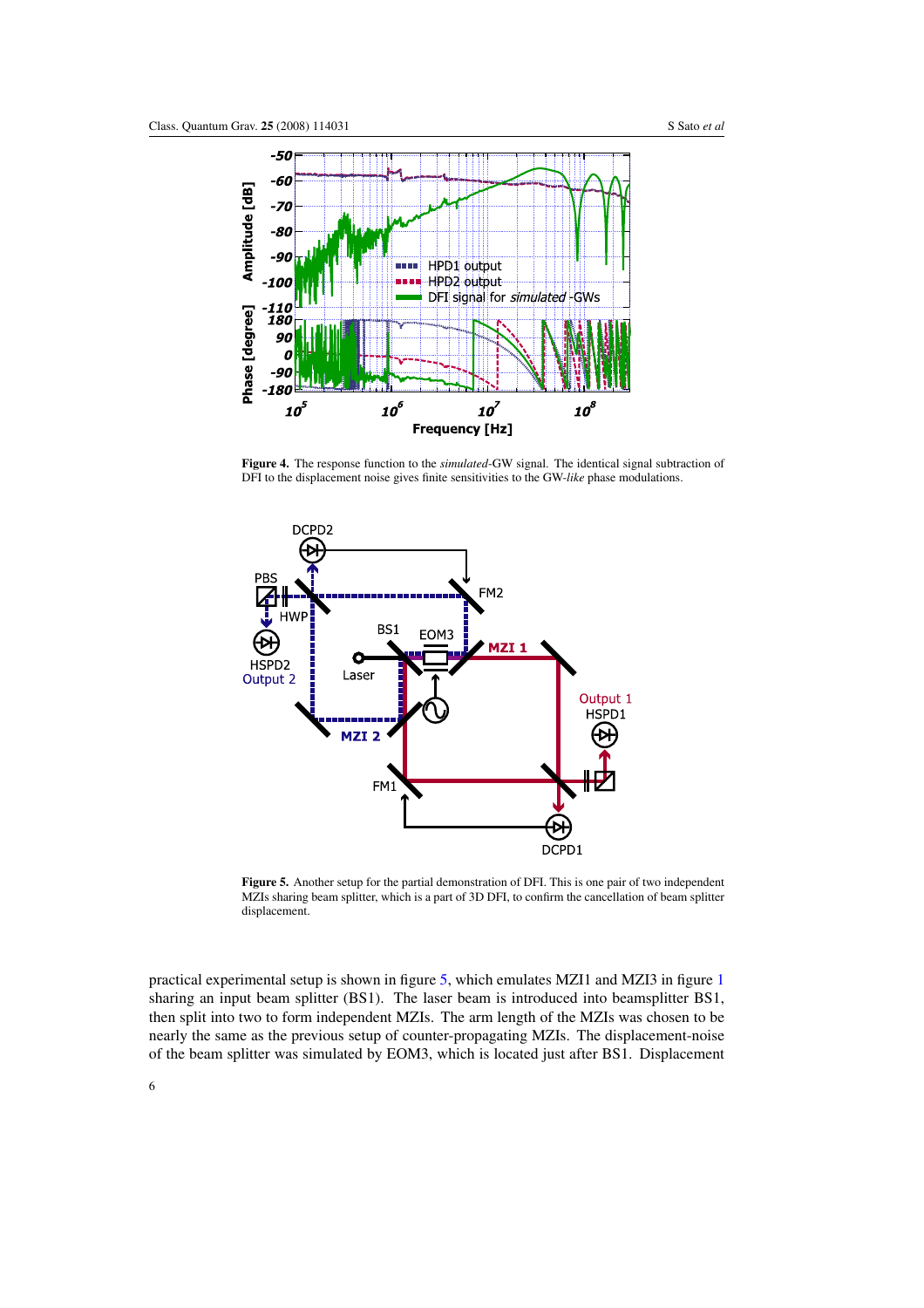

**Figure 6.** The transfer function from the displacement simulator to the interferometer output. The displacement information on the HPD1 and HPD2 is significantly cancelled in the DFI signals

noise simulation is identical to the previous experiment. One of the output ports of MZI 1 and MZI 2 was monitored with dc detectors (DCPD) and error signals were fed back to a PZT-actuated folding mirrors (FM1 and FM2) independently after appropriate filtering to give midfringe locking control. Other output beams were received with high-speed photodetectors to monitor differential optical path length variations. The polarization optics in front of both high-speed detectors again act as an optical attenuator, which serves as a gain compensator for imbalanced outputs of the two detectors. The signals from high-speed photodetectors HPD1 and HPD2 were summed with a power combiner to produce a DFI output signal, which was then monitored with a network analyzer.

The results for displacement-noise suppression are shown in figure 6. Both amplitude and phase for the two signals were tuned to match each other using optical attenuators and path length adjustments so that the displacement-noise signal disappears in the DFI signal. About 30 dB of suppression of displacement noise was attained in a wide frequency region, while the maximum attained suppression was 45 dB at a particular frequency band, achieved when we tuned for maximum suppression in that region.

#### **3. Summary**

We studied DFI experimentally using a single pair of counter-propagating MZIs and a single pair of independent MZIs, demonstrating the elimination of folding mirror and beam splitter displacement noise and the response to gravitational waves. The fundamental features of DFI were confirmed with these proof-of-principle experiments. The maximum attained suppression of displacement noise was 45 dB at a particular frequency band; it is believed that the subtly different frequency response of our two photodetectors was the limiting factor.

## **Acknowledgments**

This research was partially supported by the Japanese Ministry of Education, Culture, Sports, Science and Technology under Grant-in-Aid for Scientific Research (B), No 18340070, 2006.